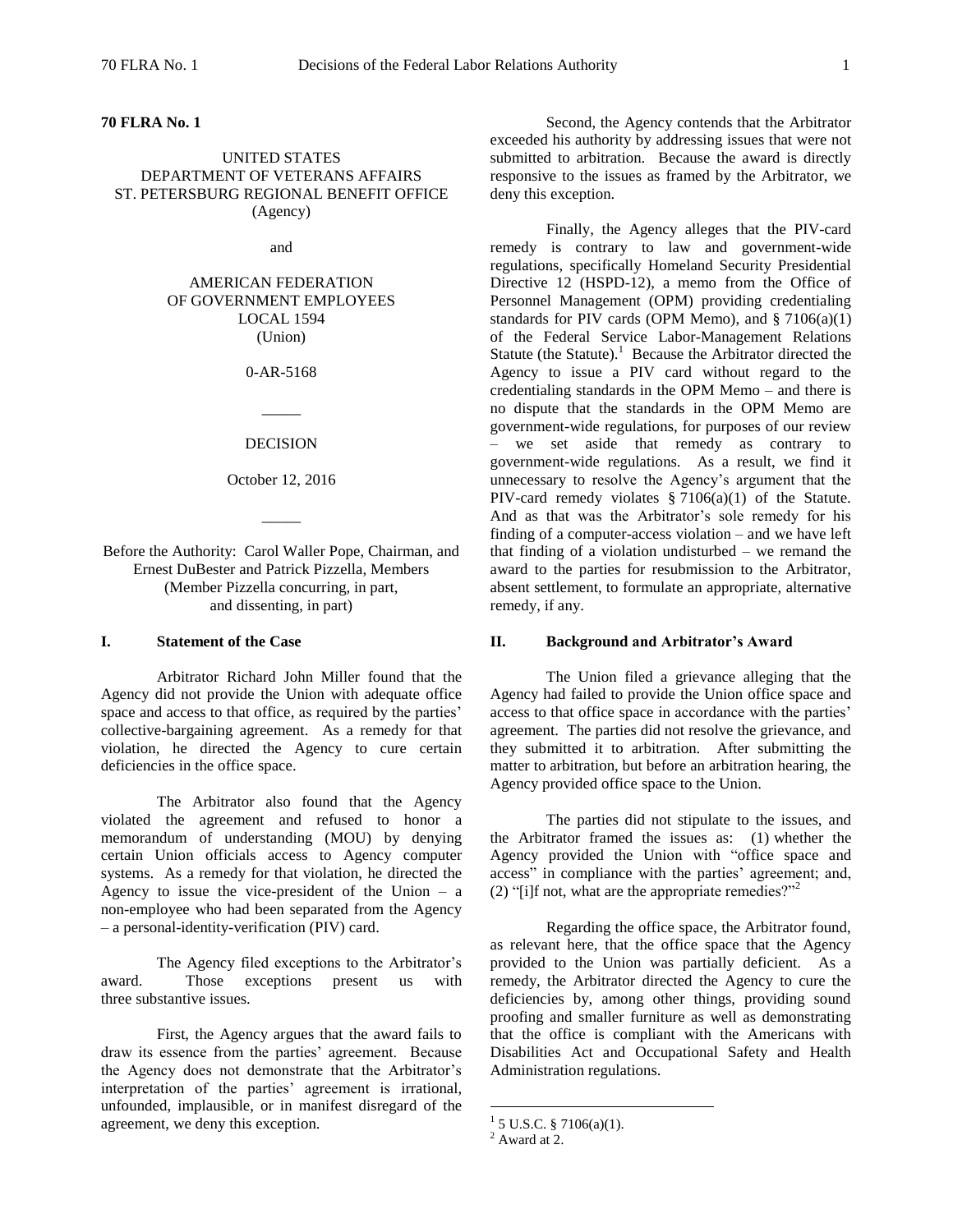Next, the Arbitrator turned to the issue of the Agency's limitations on Union officials' physical access to the Union office, as well as the Agency's refusal to allow non-employee Union officials "computer access to any Agency software, programs[,] or technology."<sup>3</sup>

As relevant here, the Union argued that the Agency, in violation of the parties' agreement, refused to allow non-employee Union officials, including the Union's vice president, access to the office and Agency computer systems. As remedies, the Union requested that the Agency (1) provide office space in compliance with the parties' agreement and (2) grant PIV cards to non-employee Union officials.

The Agency argued that its restrictions of Union-official access were consistent with the agreement. The Agency also argued that it could not issue a PIV card to the Union vice president because the Agency believed he posed a security risk and that such a remedy impinged on its right to determine its internal-security practices.

Concerning technological access, the Arbitrator found that, "pursuant to [the parties' agreement], Union officials are authorized to access [Agency] systems."<sup>4</sup> Further, the Arbitrator noted the MOU, which requires the Agency to provide Union officials with computer access to Agency data for "representational responsibilities" on Agency-owned computer equipment.<sup>5</sup> The Arbitrator found that the Agency "ignored this MOU in [its] denial of access to [Agency] systems for Union officials,"<sup>6</sup> and concluded that the Agency had "refused to honor the MOU."<sup>7</sup>

Regarding a remedy, the Arbitrator rejected, as unsupported, the Agency's argument that the Union vice president was a security risk. The Arbitrator found that, because the Union vice president "is not a security or safety risk to the [Agency], he would be eligible to obtain a PIV card."<sup>8</sup> However, the Arbitrator denied the Union's request that "all Union officials, including those who are not current [Agency] employees, be granted a PIV card," because the record was insufficient to determine "whether those current or past Union officials are security risks."<sup>9</sup>

9 *Id.*

On the same day that he issued the award, the Arbitrator responded to an email from the Union's attorney seeking "clarification" of the award.<sup>10</sup> In his email response, the Arbitrator stated that the Union vice president "shall be granted a PIV card since he is not a security risk as noted in my decision."<sup>11</sup>

The Agency filed exceptions to the award, and the Union filed an opposition to those exceptions.

### **III. Preliminary Matters**

A. We will not consider the Union's supplemental submissions.

After filing its opposition to the Agency's exceptions, the Union filed a clarification of its opposition and a reply to the Agency's response to a show-cause order that the Authority's Office of Case Intake and Publication (CIP) issued. However, the Union did not request leave to file these supplemental submissions. Section 2429.26(a) of the Authority's Regulations states, in pertinent part, that the "Authority . . . may in [its] discretion grant leave to file other documents as [it] deem[s] appropriate."<sup>12</sup> When parties have not requested leave to file supplemental submissions, the Authority has not considered those submissions.<sup>13</sup> Accordingly, because the Union has not requested leave under § 2429.26(a) to file these submissions, we will not consider them.

> B. The issue of granting the vice president a PIV card is not moot.

The Authority will dismiss an exception as moot when the parties no longer have a legally cognizable interest in the dispute.<sup>14</sup> Here, the Agency argues, in part, that the award is contrary to law and regulation because the Arbitrator ordered the Agency to issue the Union vice president a PIV card.<sup>15</sup> In its opposition, the Union states that the Union vice president "has successfully obtained a PIV card as a volunteer[] for a[n Agency] facility in Orlando, Florida."<sup>16</sup> CIP issued an order directing the Agency to show cause why these exceptions should not be dismissed as moot.<sup>17</sup> The

 3 *Id.* at 26-27.

<sup>4</sup> *Id.* at 25; *see also id.* at 3 (quoting agreement provisions regarding access to Union office space), 4 (quoting agreement provisions regarding Union access to Agency equipment and technology).

<sup>5</sup> *Id.* at 33 (quoting MOU); *see also id.* at 25.

<sup>6</sup> *Id.* at 25.

<sup>7</sup> *Id.* at 33.

<sup>8</sup> *Id.* at 34.

 $10$  Opp'n, Ex. 4 (Supp. Award) at 1.

 $^{11}$   $\tilde{Id}$ .

<sup>12</sup> 5 C.F.R. § 2429.26(a).

<sup>13</sup> *U.S. Dep't of Energy, Oak Ridge Office, Oak Ridge, Tenn.*, 64 FLRA 535, 535 n.1 (2010).

<sup>14</sup> *U.S. Dep't of VA, VA Long Beach Healthcare Sys., Long Beach, Cal.*, 63 FLRA 332, 334 (2009) (citing *AFGE, Local 171, Council of Prison Locals 33*, 61 FLRA 661, 663  $(2006)$ ).

Exceptions at 4-8.

 $16$  Opp'n at 13 n.2.

<sup>&</sup>lt;sup>17</sup> Show Cause Order at 2.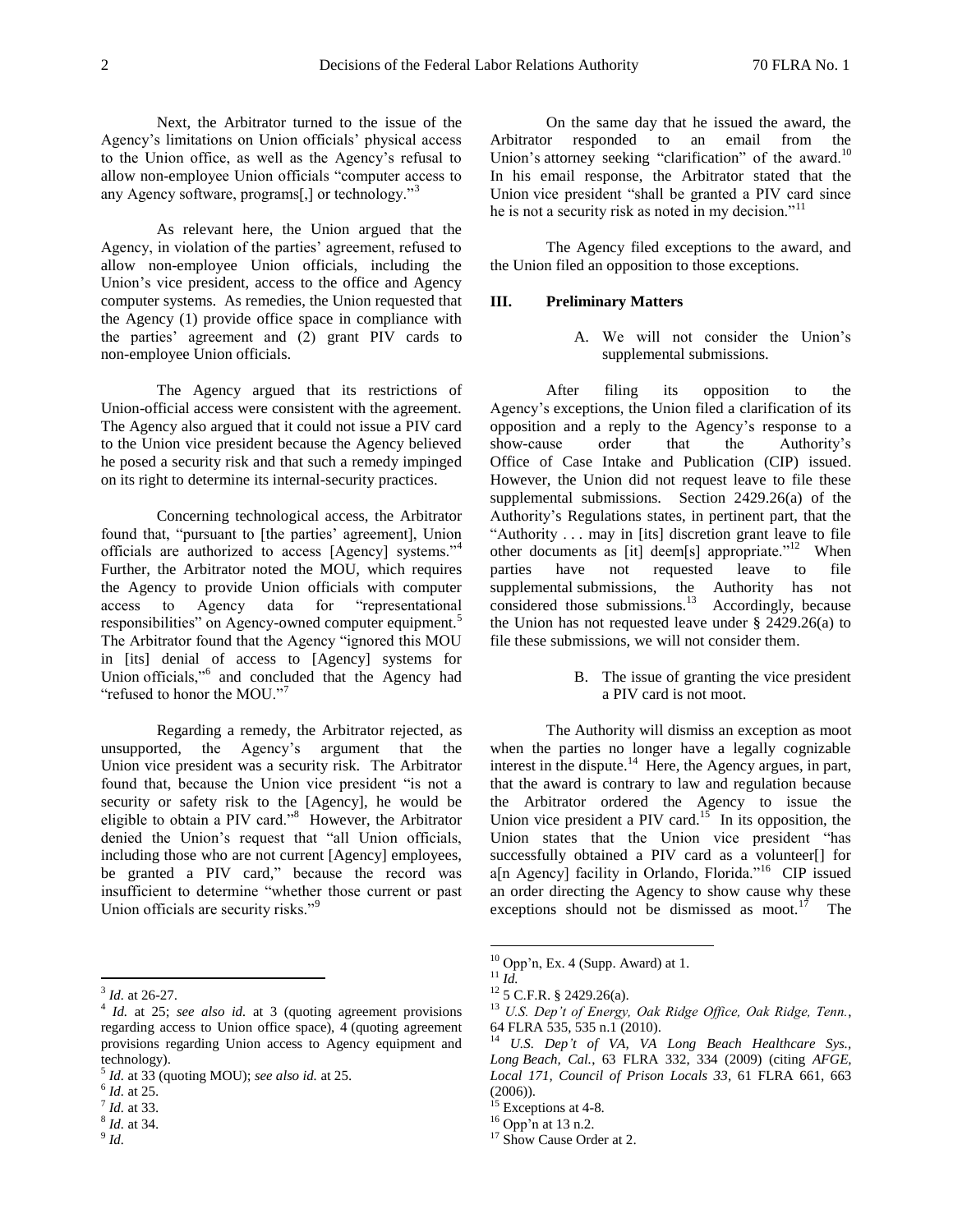Agency submitted a response stating that the Union vice president "does not currently have a valid working PIV card."<sup>18</sup> The Agency also included an affidavit from an Agency employee who maintains information on all PIV cards issued by the Agency, as well as documentation in support of that affidavit. This employee stated that the Union vice president "did not obtain a PIV card as a volunteer for a[n Agency] facility in Orlando, Florida."<sup>19</sup> Based on the Agency's response and attached affidavit, $2^0$  we conclude that the matter of issuing a PIV card to the Union vice president is not moot.

> C. Sections 2425.4(c) and 2429.5 of the Authority's Regulations bar some of the Agency's arguments.

Under §§ 2425.4(c) and 2429.5 of the Authority's Regulations, the Authority will not consider any evidence or arguments that could have been, but were not, presented to the Arbitrator.<sup>21</sup>

In its exceptions, the Agency argues that the awarded remedy is contrary to Executive Order 13,467, a memorandum from the Office of Management and Budget, and Federal Information Processing Standards Publication  $201-2.^{22}$  Additionally, the Agency argues that the awarded remedy is contrary to the Agency-wide regulations found in VA Directive 0710 and VA Directive and Handbook  $6500<sup>23</sup>$  Specifically, the Agency argues that granting the Union vice president a PIV card is contrary to these government-wide and Agency-wide regulations. $24$  However, the Agency did not raise any of these arguments before the Arbitrator. Because the Union requested the PIV-card remedy at arbitration, $25$  the Agency could have raised these arguments before the Arbitrator. Because the Agency did not do so, we will not consider them now,  $26$  and we dismiss these exceptions.

### **IV. Analysis and Conclusions**

A. The award does not fail to draw its essence from the parties' agreement.

The Agency alleges that the award fails to draw its essence from the parties' agreement.<sup>27</sup> When an exception alleges that an award fails to draw its essence from the agreement, the Authority reviews the arbitrator's interpretation of the agreement. In reviewing an arbitrator's interpretation of a collective-bargaining agreement, the Authority applies the deferential standard of review that federal courts use in reviewing arbitration awards in the private sector.<sup>28</sup> Under this standard, the Authority will find that an arbitration award is deficient as failing to draw its essence from the parties' agreement when the appealing party establishes that the award: (1) cannot in any rational way be derived from the agreement; (2) is so unfounded in reason and fact and so unconnected with the wording and purposes of the collective-bargaining agreement as to manifest an infidelity to the obligation of the arbitrator; (3) does not represent a plausible interpretation of the agreement; or  $(4)$  evidences a manifest disregard of the agreement.<sup>29</sup> The Authority and the courts defer to arbitrators in this context "because it is the arbitrator's construction of the agreement for which the parties have bargained."<sup>30</sup>

The Agency argues that the parties' agreement "specifies the [Agency] information system[s] will be accessible at all Union offices[,] but falls short of guaranteeing access to any one specific person."<sup>31</sup> Although presenting its interpretation of the parties' agreement, the Agency does not explain how the Arbitrator's interpretation of the agreement is irrational, unfounded, implausible, or in manifest disregard of the agreement. $32$  Consequently, the Agency has failed to demonstrate that the award fails to draw its essence from the parties' agreement, and we deny this exception.

 $\overline{a}$ 

- <sup>24</sup> *See id.* at 4-9.
- $25$  Award at 11.

<sup>&</sup>lt;sup>18</sup> Agency's Resp. to Show Cause Order at 1.

<sup>19</sup> *Id.*, Ex. 2 at 2.

<sup>20</sup> *AFGE, Local 2145*, 67 FLRA 141, 142 (2013) (considering affidavit submitted in response to show cause order); *Haw. Fed. Emps. Metal Trades Council*, 57 FLRA 450, 452 (2001) (same). <sup>21</sup> 5 C.F.R. §§ 2425.4(c), 2429.5; *U.S. DOL*, 67 FLRA 287, 288 (2014) (*DOL*); *AFGE, Local 3448*, 67 FLRA 73, 73-74 (2012) (*Local 3448*).

 $22$  Exceptions at 6.

<sup>23</sup> *Id.* at 8-9.

<sup>26</sup> 5 C.F.R. §§ 2425.4(c), 2429.5; *DOL*, 67 FLRA at 288-89; *Local 3448*, 67 FLRA at 73-74.

 $27$  Exceptions at 12-13.

<sup>28</sup> 5 U.S.C. § 7122(a)(2); *Independent Union of Pension Emps. for Democracy & Justice*, 68 FLRA 999, 1003 (2015) (*IUPEDJ*); *AFGE*, *Council 220*, 54 FLRA 156, 159 (1998).<br><sup>29</sup> IUPEDJ 68 FLRA 155, 159 (1998).

<sup>29</sup> *IUPEDJ*, 68 FLRA at 1003; *U.S. DOL* (*OSHA*), 34 FLRA 573, 575 (1990) (*OSHA*) (citations omitted).

<sup>30</sup> *IUPEDJ*, 68 FLRA at 1003; *OSHA*, 34 FLRA at 576.

<sup>&</sup>lt;sup>31</sup> Exceptions at 13.

<sup>32</sup> *U.S. Dep't of the Treasury, IRS*, 63 FLRA 616, 618 (2009); *U.S. Dep't of the Air Force, Griffiss Air Force Base, Rome, N.Y.*, 39 FLRA 889, 895 (1991).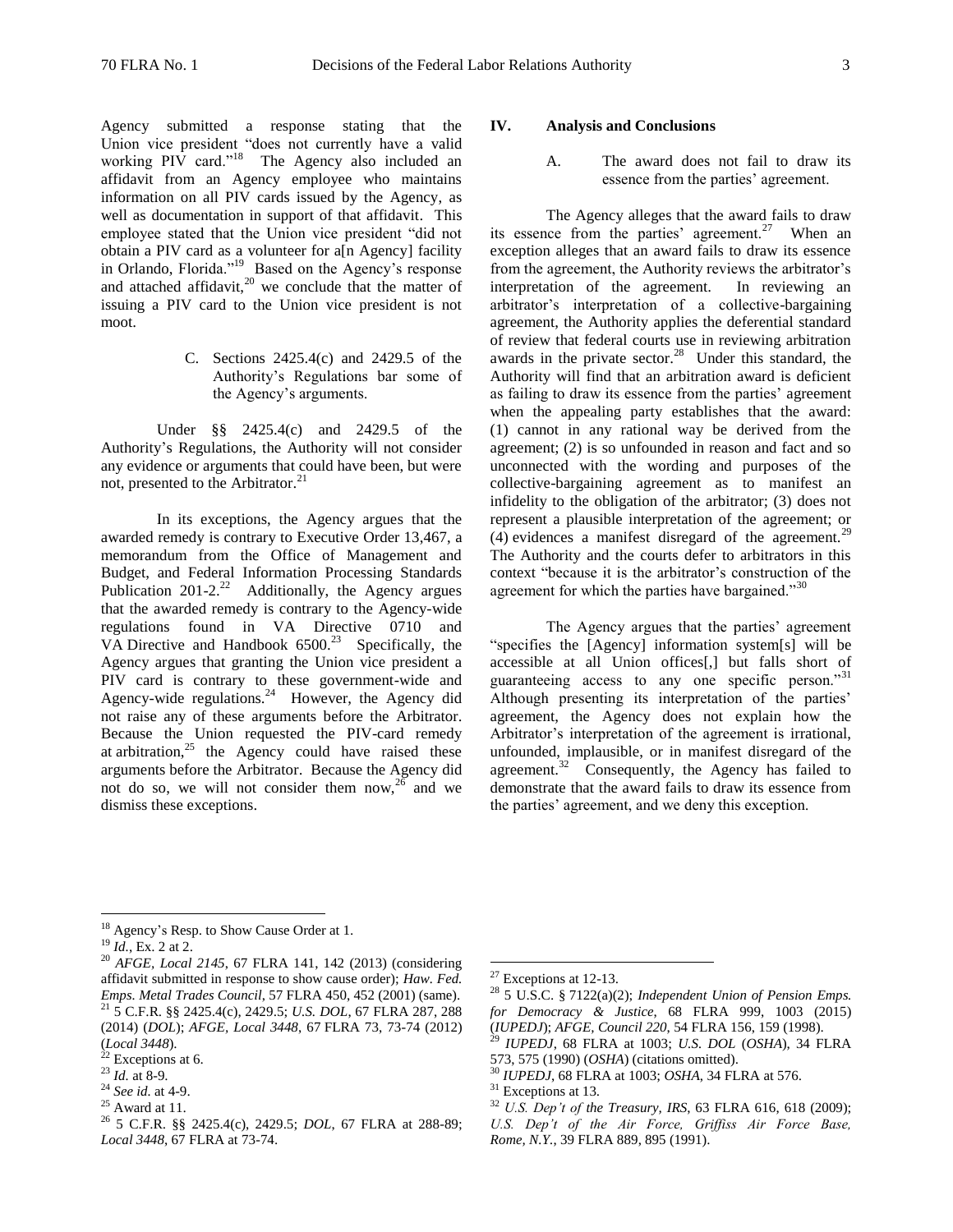## B. The Arbitrator did not exceed his authority.

The Agency contends that the Arbitrator exceeded his authority.<sup>33</sup> Arbitrators exceed their authority when they fail to resolve an issue submitted to arbitration, resolve an issue not submitted to arbitration, disregard specific limitations on their authority, or award relief to those not encompassed within the grievance. $34$ In the absence of a stipulated issue, the arbitrator's formulation of the issue is accorded substantial deference.<sup>35</sup>

The Agency argues that the Arbitrator exceeded his authority by "impermissibly expand[ing] the arbitration beyond the grievance by deciding whether the Union vice president was entitled to physical and logical access to [Agency] facilities and information systems."<sup>36</sup> The Agency also argues that the Arbitrator improperly issued an award concerning the furniture, sound proofing, and regulatory compliance of the Union office.<sup>37</sup> The Agency notes that, at the time the Union filed the grievance, "the Union vice president was a<sup>[n Agency]</sup> employee, held a PIV [card], and had physical and logical access to [Agency] facilities and information systems"<sup>38</sup> and that "[p]rior to the completion of arbitration, the [Agency] provided an office to the Union, which should have made the arbitration moot."<sup>39</sup>

However, the parties did not stipulate to the issues, and the Arbitrator framed the issues before him to include whether the Agency had provided the Union "office space and access" in compliance with the parties' agreement. 40 In addressing that issue, the Arbitrator found that the Agency improperly denied the Union vice president physical and technological access to Agency facilities and that various aspects of the Union office the Agency provided were not in compliance with the parties' agreement.<sup>41</sup> Therefore, the award is directly responsive to the issues as framed by the Arbitrator, and we deny this exception.<sup>42</sup>

C. The PIV-card remedy is contrary to government-wide regulations, and we remand for an appropriate, alternative remedy, if any.

The Agency alleges that the award is contrary to law and government-wide regulations.<sup>43</sup> When an exception involves an award's consistency with law, the Authority reviews any question of law raised by the exception de novo.<sup>44</sup> In applying the standard of de novo review, the Authority assesses whether an arbitrator's legal conclusions are consistent with the applicable standard of law. $45$  In making this assessment, the Authority defers to the arbitrator's underlying factual findings.<sup>46</sup>

The Agency argues that the award is contrary to government-wide rules and regulations found in  $\text{HSPD-12}$  and the OPM Memo.<sup>47</sup> In particular, the Agency contends that HSPD-12 and the OPM Memo mandate adherence to "credentialing standards" that "require . . . that the individual undergo an appropriate background investigation, be fingerprinted, and present two acceptable forms of identity source documents" before receiving a PIV card.<sup>48</sup>

HSPD-12 announced a policy for "establishing a mandatory, [g]overnment-wide standard for secure and reliable forms of identification issued by the [f]ederal [g]overnment to its employees."<sup>49</sup> Under the authority granted in HSPD-12, OPM released credentialing standards for issuing PIV cards. There is no dispute that these standards constitute government-wide regulations, for purposes of our review. As part of these standards, agencies must "initiate a background investigation . . . and ensure the [Federal Bureau of Investigation] fingerprint check is completed before issuing an identity credential."<sup>50</sup>

In this case, the Arbitrator determined that the Union vice president "shall be granted a PIV card," without regard to these credentialing standards. $51$ Accordingly, the Arbitrator's remedy of granting the Union vice president a PIV card is contrary to government-wide regulations, and we set aside that

 $\overline{a}$ <sup>33</sup> Exceptions at 13-14.

<sup>34</sup> *AFGE, Local 1617*, 51 FLRA 1645, 1647 (1996).

<sup>35</sup> *U.S. Dep't of the Army, Corps of Eng'rs, Memphis Dist., Memphis, Tenn.*, 52 FLRA 920, 924 (1997).

<sup>&</sup>lt;sup>36</sup> Exceptions at 13.

<sup>37</sup> *Id.* at 14.

<sup>38</sup> *Id.* at 13.

<sup>39</sup> *Id.* at 14.

 $40$  Award at 2.

<sup>41</sup> *See id.* at 35.

<sup>42</sup> *U.S. DOJ, Fed. BOP*, 68 FLRA 728, 731 (2015).

 $43$  Exceptions at 4-8.

<sup>44</sup> *NTEU, Chapter 24*, 50 FLRA 330, 332 (1995) (citing *U.S. Customs Serv. v. FLRA*, 43 F.3d 682, 686-87 (D.C. Cir. 1994)).

<sup>45</sup> *U.S. DOD, Dep'ts of the Army & the Air Force, Ala. Nat'l Guard, Northport, Ala.*, 55 FLRA 37, 40 (1998).  $46$  *Id.* 

<sup>&</sup>lt;sup>47</sup> Exceptions at 5-7.

<sup>48</sup> *Id.* at 8.

<sup>49</sup> HSPD-12 at 1.

<sup>50</sup> OPM Memo at 3.

<sup>51</sup> Supp. Award at 1.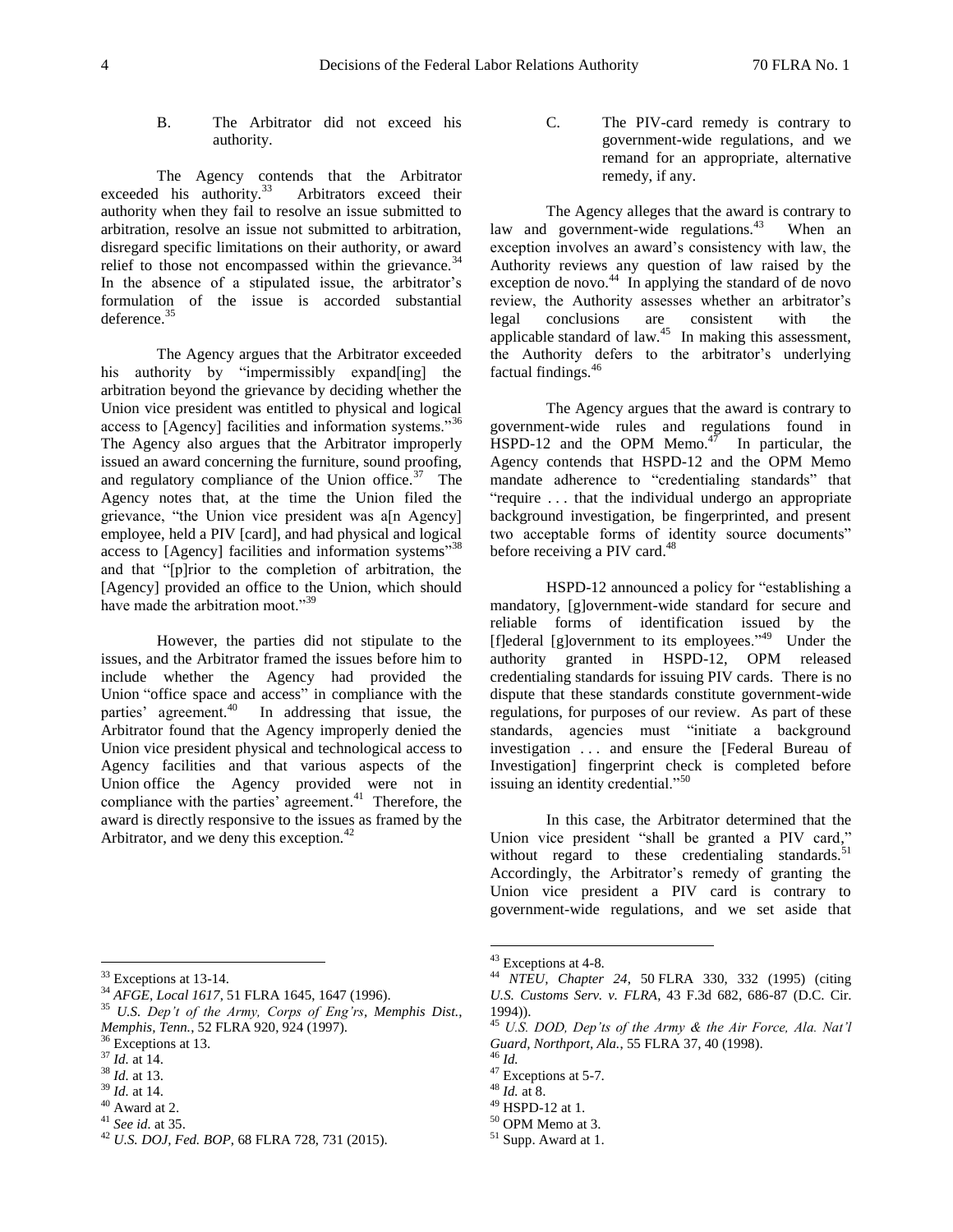remedy. As a result, there is no need to address the Agency's argument that this remedy is also contrary to § 7106(a)(1) of the Statute.<sup>52</sup>

Where, as here, the Authority sets aside an entire remedy, but leaves an arbitrator's finding of an underlying violation undisturbed, the Authority remands the award for determination of an appropriate, alternative remedy, if any.<sup>53</sup> As we have left undisturbed the Arbitrator's finding of a computer-access violation, but have set aside the entire remedy with respect to that violation, we remand the award to the parties for resubmission to the Arbitrator, absent settlement, to formulate an appropriate, alternative remedy, if any.

In remanding, we note our disagreement with our colleague's statements that "the Arbitrator found only *one violation*." <sup>54</sup> The Arbitrator did indeed state that the "only" issue before him involved whether the "office space and access" provided by the Agency complied with the parties' agreement.<sup>55</sup> But, addressing both office-space and access issues, the Arbitrator found *both* office-space and access violations. Specifically, as noted previously, in addition to finding that the Agency violated the agreement because of deficiencies in the office space it provided, the Arbitrator also expressly found that: "pursuant to [the parties' agreement], Union officials are authorized to access [Agency] systems";<sup>56</sup> the MOU requires the Agency to provide Union officials with computer access to Agency data for "representational responsibilities" on Agency-owned computer equipment;  $5^{\frac{7}{7}}$  the Agency "ignored this MOU in [its] denial of access to [Agency] *systems* for Union officials";<sup>58</sup> and the Agency "refused to honor the MOU['s]" computer-access requirements.<sup>59</sup> Given these findings, and unlike our colleague, we find that the most reasonable reading of the award is that the Arbitrator

<sup>54</sup> Separate Opinion at 11.

found two separate violations – one regarding office space, and another regarding computer access.

# **V. Decision**

We: dismiss, in part; deny, in part; and grant, in part, the Agency's exceptions. We set aside the remedy ordering the Agency to issue a PIV card to the Union vice president, and remand that portion of the award to the parties for resubmission to the Arbitrator, absent settlement, to formulate an appropriate, alternative remedy, if any.

<sup>52</sup> Exceptions at 5 (arguing that PIV-card remedy "impermissibly intruded upon the exclusive right of the [Agency] to determine its internal security practices [under] . . . §  $7106(a)(1)$ ").

<sup>53</sup> *U.S. DOJ, Fed. BOP, Fed. Det. Ctr., Honolulu, Haw.*, 66 FLRA 858, 860 (2012) (Chairman Pope dissenting in part); *U.S. DOJ, Fed. BOP, Metro. Det. Ctr., Guaynabo, San Juan, P.R.*, 66 FLRA 81, 88 (2011) (citations omitted); *U.S. DOJ, Fed. BOP, Mgmt. & Specialty Training Ctr., Aurora, Colo.*, 56 FLRA 943, 946 (2000) (remanding for determination of an appropriate remedy, "if any").

 $55$  Award at 13, 15.

<sup>56</sup> *Id.* at 25 (emphasis added); *see also id.* at 3 (quoting agreement provisions regarding access to Union office space), 4 (quoting agreement provisions regarding Union access to Agency equipment and technology).

<sup>57</sup> *Id.* at 33 (quoting MOU); *see also id.* at 25.

<sup>58</sup> *Id.* at 25 (emphasis added).

<sup>59</sup> *Id.* at 33.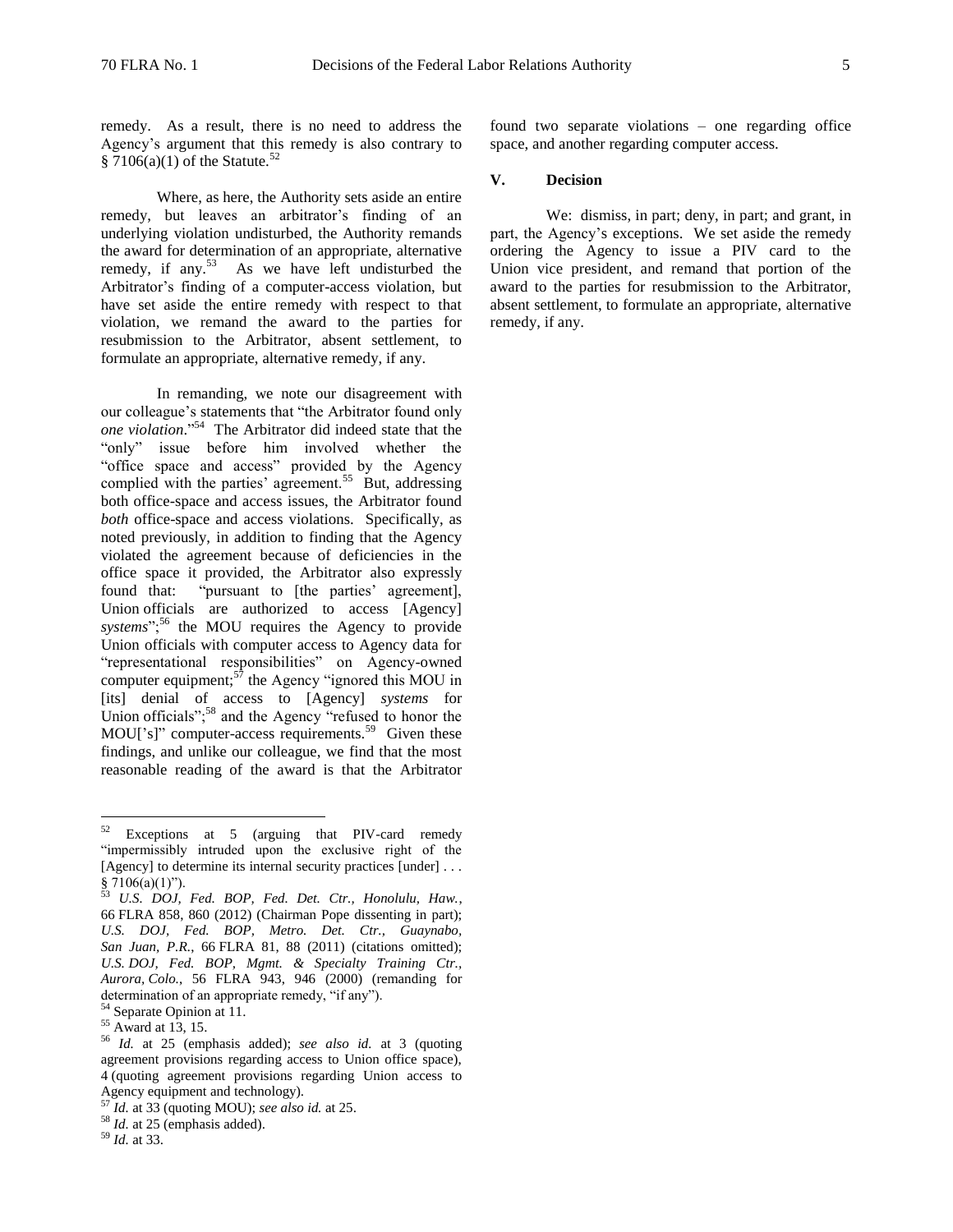# **Member Pizzella, concurring, in part, and dissenting, in part:**

I wholeheartedly agree with my colleagues that arbitrators do not have the authority to determine how a federal Agency administers its obligations under Homeland Security Presidential Directive 12: Policy for a Common Identification Standard for Federal Employees and Contractors (HSPD-12).

After September 11, 2001, the Department of Homeland Security (DHS) recognized that there was a "[w]ide variation[] in the quality and security of forms of identification used to gain access to secure . . . facilities" throughout the federal government. $<sup>1</sup>$ </sup> This situation presented a myriad of security risks to federal agencies and to those agencies' properties and resources (e.g., information technology systems). Therefore, in an effort "to . . . eliminate[]" those "variations," the President and Congress directed DHS to create a "mandatory[-g]overnment-wide standard" to "enhance" security  $\ldots$  [and] reduce identity fraud."<sup>2</sup> Against this backdrop, DHS issued HSPD-12 as a government-wide regulation.

As a key component of HSPD-12, security credentials (e.g., personal-identity-verification (PIV) cards) may be "issued only by providers [generally a federal agency such as here the Department of Veterans Affairs] whose reliability has been established by an official accreditation process."<sup>3</sup>

The Union – AFGE, Local 1594 – filed a grievance complaining about the office space and access it was given by the Veterans Affairs' (VA) benefits office in St. Petersburg, Florida. As part of the grievance, the Union complained that the VA would not give the Union's vice president, who *was not a VA employee*  (nor employed by the federal government, or a federal contractor, in any capacity whatsoever) a PIV card. Possessing a PIV card is no small matter. Whoever possesses a PIV card has twenty-four hour access into the VA's facility and its computer systems.<sup>4</sup>

When the matter went to arbitration, the Arbitrator determined that the VA violated Article 51 of the parties' agreement by the "*office space and access* offered by the Agency."<sup>5</sup> The Arbitrator provided several remedies for that violation – sound proofing the Union's office, hiding exposed cables, providing smaller furniture, and making the office Americans-with-Disabilities-Act and Occupational-Safety-and-Health-Administration compliant<sup>6</sup> – including an order to the VA to issue a PIV card to AFGE's vice president who was not an employee of the VA or the federal government.

As I noted above, my colleagues and I agree that this portion of the Arbitrator's remedy goes too far because it is contrary to HSPD-12, a government-wide regulation. Unfortunately, our agreement ends there.

Even though AFGE alleged only *one violation* and the Arbitrator found only *one violation*, the majority relies on a *single* word – "systems"<sup>7</sup> – from the Arbitrator's thirty-five (35) page award to erroneously conclude that the Arbitrator's remedy concerning the PIV card was actually based on an obscure *second* violation that was not apparent either to AFGE, the VA, or the Arbitrator. In other words, the majority concludes that even though the Arbitrator *may not* order the VA *to issue* a PIV card, the Arbitrator *may* find that the VA violated Article 51 *by not issuing* a PIV card.

I disagree on both accounts. Clearly, there was *one* issue, not *two*. According to the Arbitrator, his "determination [was] *simply a remedy*," 8 and he had the "contractual authority to render a remedy as to whom and when Union officials can occupy the Union office since *pursuant to Article 51*, Union officials are authorized to access VA *systems*."<sup>9</sup>

Furthermore, if the Arbitrator *was not permitted* to order the VA *to issue* a PIV card, it stands to reason that the Arbitrator *would have no authority* to find that the VA violated Article 51 by *not issuing* a PIV card.

Contrary to the majority's unexplained focus on the word "systems," when the wording of the grievance, the defined issue, and the entirety of the award are read in context together, it is unmistakably clear that the PIVcard remedy was but one facet of a multi-faceted remedy designed to remedy the *one issue* before the Arbitrator – whether or not the Agency violated Article 51.

 $\overline{a}$ 

 $^{1}$  HSPD-12 § 1.

 $^{2}$ *Id*.

 $3^3$  *Id.* at § 3(d).

<sup>4</sup> Award at 10-11, 32.

<sup>5</sup> *Id*. at 13 (emphasis added).

<sup>6</sup> *Id*. at 35.

Majority at 8 (quoting Award at 25).

<sup>8</sup> Award at 24 (emphasis added).

<sup>&</sup>lt;sup>9</sup> *Id*. at 25 (emphases added).